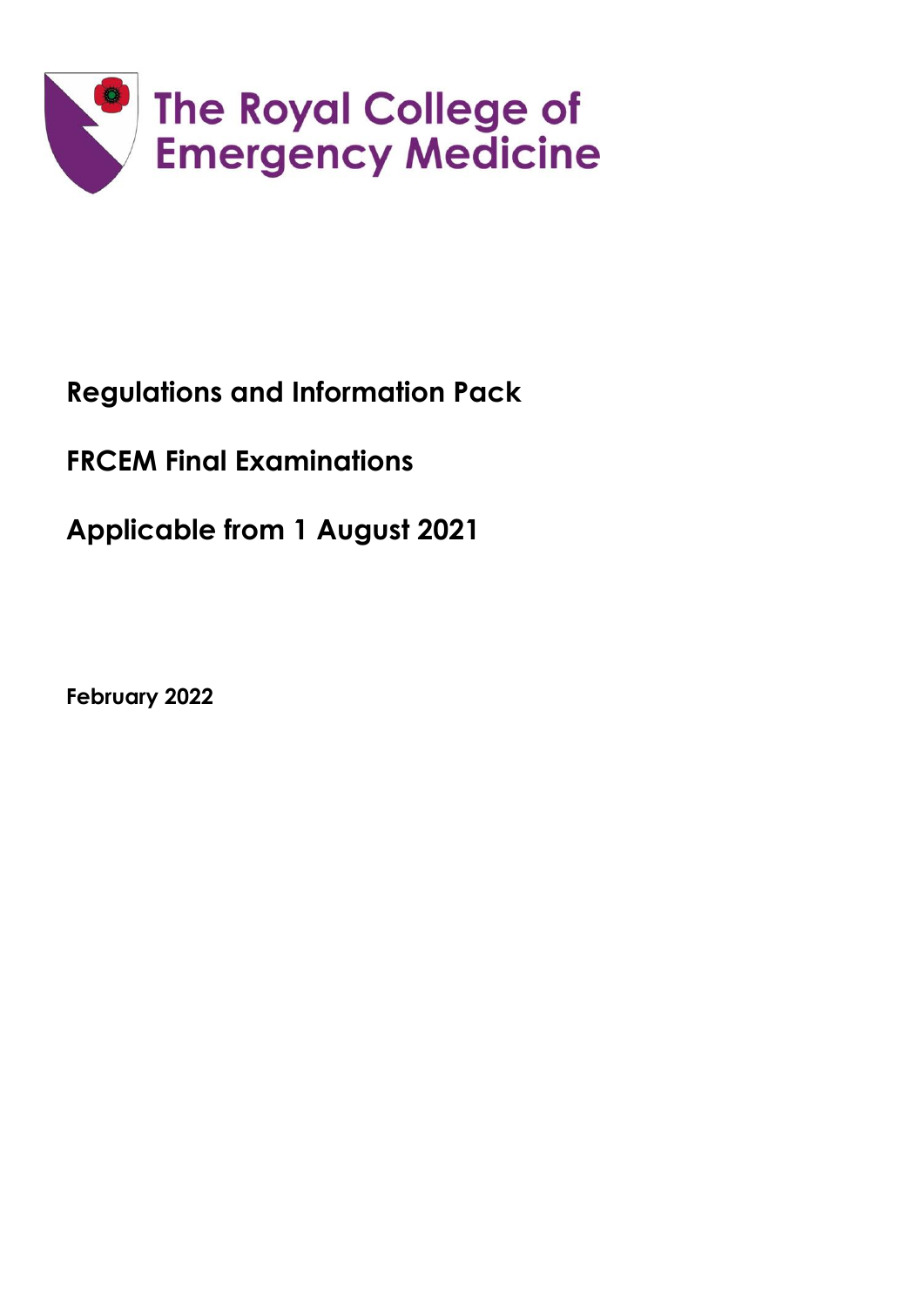## **Contents**

- **1. Introduction to the FRCEM Examination Structure**
- **2. Examination Regulations**
- **3. [Introduction to the FRCEM Final Examinations](#page-4-0)**
- **4. [Format of the FRCEM Final Examination](#page-4-1)**
- **5. Exemption and Equivalent Examinations**
- **6. FRCEM Final Eligibility Criteria**
	- **a. For the FRCEM SBA**
	- **b. For the FRCEM OSCE**
- **7. [Oversubscription Criteria](#page-6-0)**
- **8. [Number of attempts and currency](#page-6-1)**
- **9. [Required Examinations for the Completion of UK Training](#page-7-0)**
- **10[.Structure and Content of the FRCEM Final Examination](#page-8-0)**
- **11.Sample Questions**
- **12[.Standard Setting](#page-11-0)**
- **13[.Examination Results](#page-11-1)**
- **14[.Guidance for Candidates with Additional Requirements](#page-11-2)**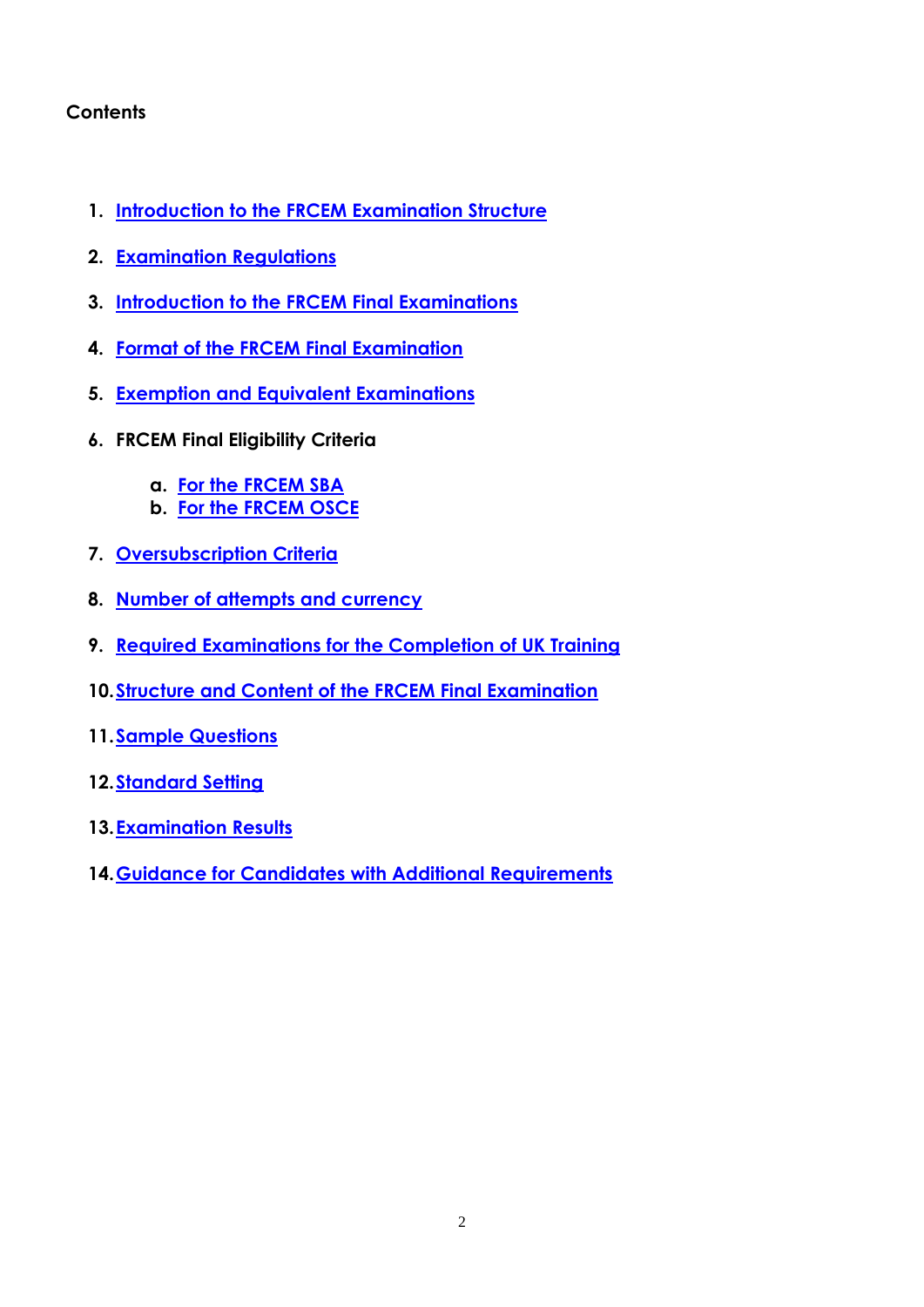## **Introduction to the MRCEM and FRCEM Examination Structure – applicable from August 2021**

In August 2021 the College will introduce the 2021 curriculum and the associated examinations which are mapped to the curriculum.

From August 2021, the Membership examination consists of the following components:

- MRCEM Primary examination
- MRCEM Intermediate SBA examination
- MRCEM OSCE

From August 2021, the Fellowship examination consists of the following components:

- FRCEM SBA examination
- FRCEM OSCE

The FRCEM Critical Appraisal and FRCEM QIP have been withdrawn as formal examination components contributing to the award of Fellowship. The skills and knowledge tested in each of these components will be assessed within the wider programme of assessment as defined in the 2021 curriculum.

For further information regarding the MRCEM Primary, MRCEM Intermediate SBA or MRCEM OSCE, please refer to the relevant Information and Application Pack, available on the [Exams Section](http://www.rcem.ac.uk/Training-Exams/Exams) of our website.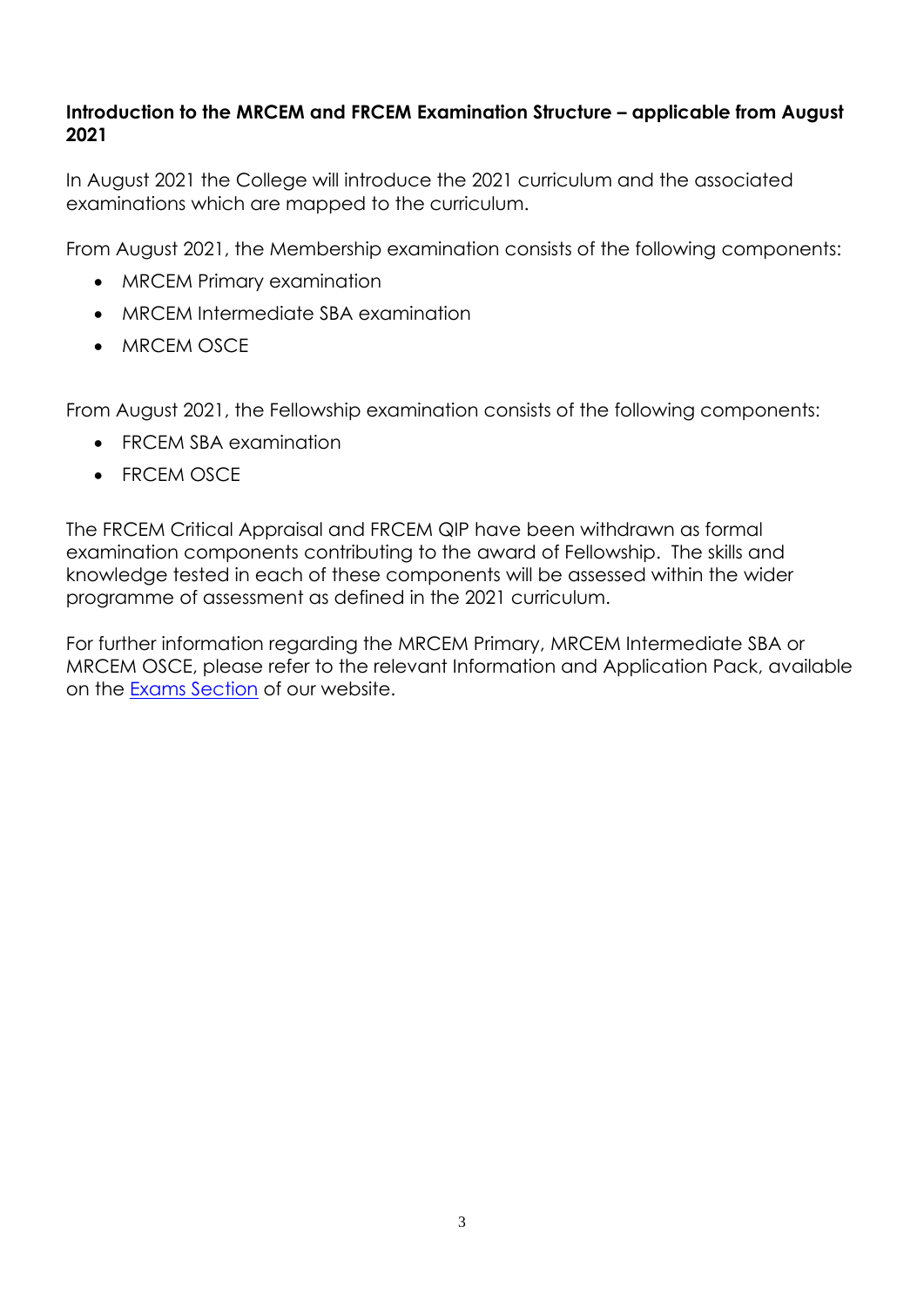#### **Examination Regulations**

- 1. Applications for each component of the MRCEM and FRCEM examination should be submitted via the online application system, available via the [Examinations Section](http://www.rcem.ac.uk/Training-Exams/Exams) of the College Website.
- 2. Applications may only be submitted during a specified time period ('the application window'). The date on which the application window opens (opening date) and closes for receipt of applications (the closing date) is published on the Examinations Section of the College Website.
- 3. Candidates must be on the General Medical Council's Register with a license to practice, or registered with the statutory regulator in the country in which they practice, without limitation on their practice. Candidates must declare if they have had at any time (or have pending) any investigations, suspensions, limitations or removal of medical registration in any country.
- 4. Completed applications must be submitted by 17:00 (GMT) on the published closing date after which time the system automatically closes. Partially completed or late applications will not be accepted.
- 5. It is a candidate's responsibility to ensure they have all the information required to complete the entire application form prior to the application window closing on the advertised date at 17:00 (GMT).
- 6. Upon submission of a completed application, candidates will receive an automated email confirming receipt of the application. Once the application has been approved candidates will receive an automated email to confirm this. Candidates will be sent a further email confirming details of their examination registration and instructions for booking their test appointment with Pearson VUE or details of their OSCE examination registration and timetable.
- 7. Candidates wishing to withdraw or transfer their examination entry must notify the Examinations Department in writing by 17:00 (GMT) on the closing date. Fees cannot be transferred or refunded after this time.
- 8. Candidates must apply for any required entry visas in good time prior to the date of the examination. In exceptional circumstances, subject to receipt of written documentation confirming the refusal of a visa, the Head of Examinations will consider requests for candidates to transfer their examination entry.
- 9. Candidates who do not attend an examination will forfeit their examination fee. In exceptional circumstances, for matters beyond the candidate's control, the Head of Examinations will consider requests to refund a candidate's examination fee, subject to receipt of written documentation (e.g. a detailed medical certificate, a death certificate for a direct family member) within 20 working days from the date of the examination. Please note that insufficient preparation is not considered a sufficient reason to refund an examination entry.
- 10. Candidates will be informed of the date on which examination results will be published at the time their examination entry is confirmed. In very exceptional circumstances this may be amended by the College and due notice will be published on the College website.
- 11.Results will be published to candidates' College website accounts and result letters can be downloaded on demand. Examination results will not be issued or confirmed by telephone or email.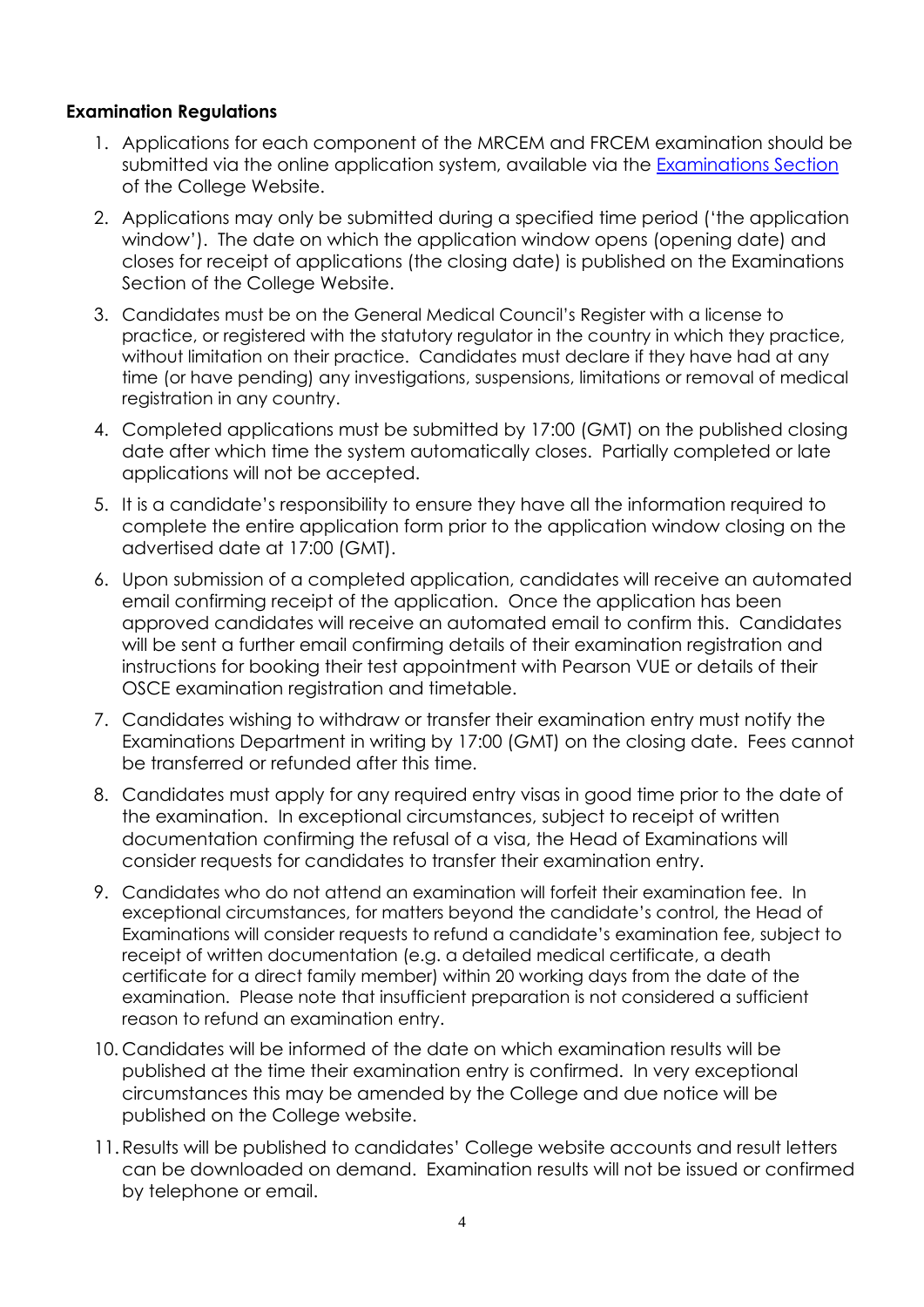## <span id="page-4-0"></span>**Introduction to the FRCEM Examinations**

The FRCEM examinations are mapped to the Emergency Medicine 2021 Curriculum, in its entirety, which is available on the [curriculum](https://rcemcurriculum.co.uk/) website. All applicants for the FRCEM Final examinations are strongly advised to familiarise themselves with the 2021 Curriculum in preparation for sitting the FRCEM examinations.

Candidates who are registered with the GMC should include their registration number in the appropriate place on the application form.

Candidates registered with the Irish Medical Council (IMC) or an international medical council are required to upload a copy of their current medical registration document at the time of application.

Candidates are advised that IELTS Level 7 is the expected standard for completion of the MRCEM and FRCEM examinations.

#### <span id="page-4-1"></span>**FRCEM – Format of Examination**

Candidates are required to have passed the qualifying examinations detailed further below in order to be eligible to sit the FRCEM components. From 1 August 2021, the FRCEM consists of the following components:

- FRCEM SBA Paper comprising of 180 MCQ questions, presented as two 90 question papers with two hours per paper
- FRCEM OSCE consisting of 16, 8 minute stations. An additional one minute of reading time is provided for candidates between each OSCE station (1 minute reading time + 8 minutes in each station).

Subject to eligibility criteria, candidates will be able to apply and sit each component independently, but candidates are required to pass both components, no cross compensation is permitted.

#### **Eligibility Criteria for the FRCEM: Single Best Answer examination (SBA) and the Objective Structured Clinical Examination (OSCE)**

A candidate will be eligible to enter the SBA and OSCE components provided they:

- a) Hold a medical qualification approved by the GMC for the purposes of registration **and**
- b) Has obtained Membership by Examination (MRCEM) after August 2012 **or**
- c) Has passed the FRCEM Primary (or granted exemption) and FRCEM Intermediate Certificate (SAQ & SJP) examinations after 1 August 2016 **or**
- d) Has passed the FRCEM Primary (or MRCEM Part A after August 2012) and MRCEM Intermediate SBA (or MRCEM Part B after August 2012) and FRCEM Intermediate SJP examinations **and**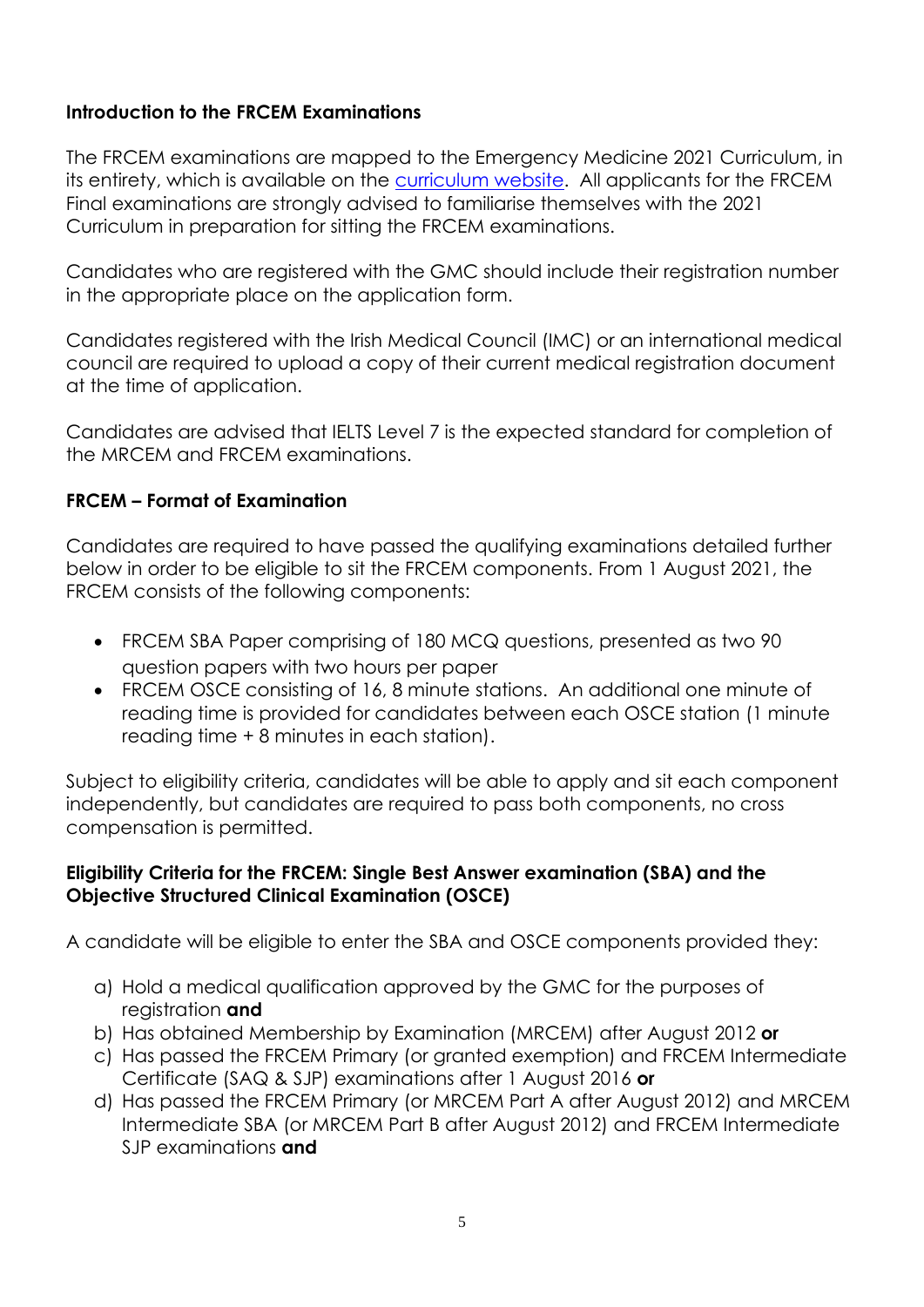- e) For trainees in an approved UK or Irish training programme: has completed 12 months (or full-time equivalent) of training in Emergency Medicine\* at ST4/ST5 or equivalent **or**
- f) For non-trainees: has completed 6 years of training post-qualification; 4 years (or full-time equivalent) of which must be in Emergency Medicine, and 1 year (or fulltime equivalent) of which must be at a level above ST3/SHO.

\*Subspecialty training in Paediatric Emergency Medicine or Pre-Hospital Emergency Medicine is not counted.

### **Equivalent Examinations and Currency**

Candidates who were previously granted approval by the Dean for direct application to the FRCEM Final examinations without obtaining MRCEM, were required to pass all components of the FRCEM Final Examination by 31 July 2018. Candidates who were on this route and have not obtained FRCEM by 31 July 2018 will be required to complete the full suite of FRCEM examinations, starting with the MRCEM Primary and including the MRCEM Intermediate SBA and current FRCEM examinations.

Candidates who have had previous success in some FRCEM Final components retain their pass in those components, in line with the respective currencies detailed below. However, they must pass the MRCEM Primary and MRCEM Intermediate SBA before being eligible to attempt their remaining FRCEM components and on the condition that they have not previously met or exceed the number of permitted attempts for the relevant FRCEM component.

#### **FRCEM SBA**

From August 2016 candidates are required to pass the FRCEM OSCE within seven calendar years of the date they pass the FRCEM SBA (or FRCEM Final SAQ). Candidates who do not successfully complete the FRCEM OSCE within seven calendar years of the original award will be required to resit the FRCEM SBA, subject to at least one attempt remaining. Candidates who have exhausted all of their available four attempts at the SBA are not usually permitted to resit. In exceptional circumstances candidates may apply for approval for an additional examination attempt. Such cases will be dealt with on a case by case basis at the discretion of the Dean, whose decision is final.

#### **FRCEM OSCE**

From August 2016 candidates are required to pass the FRCEM SBA (or FRCEM Final SAQ) within seven calendar years of the date they pass the FRCEM OSCE. Candidates who do not successfully complete the FRCEM SBA (or FRCEM Final SAQ) within seven calendar years will be required to resit the FRCEM OSCE, subject to at least one attempt remaining. Candidates who have exhausted all of their available four attempts at the OSCE are not usually permitted to resit. In exceptional circumstances candidates may apply for approval for an additional examination attempt. Such cases will be dealt with on a case by case basis at the discretion of the Dean, whose decision is final.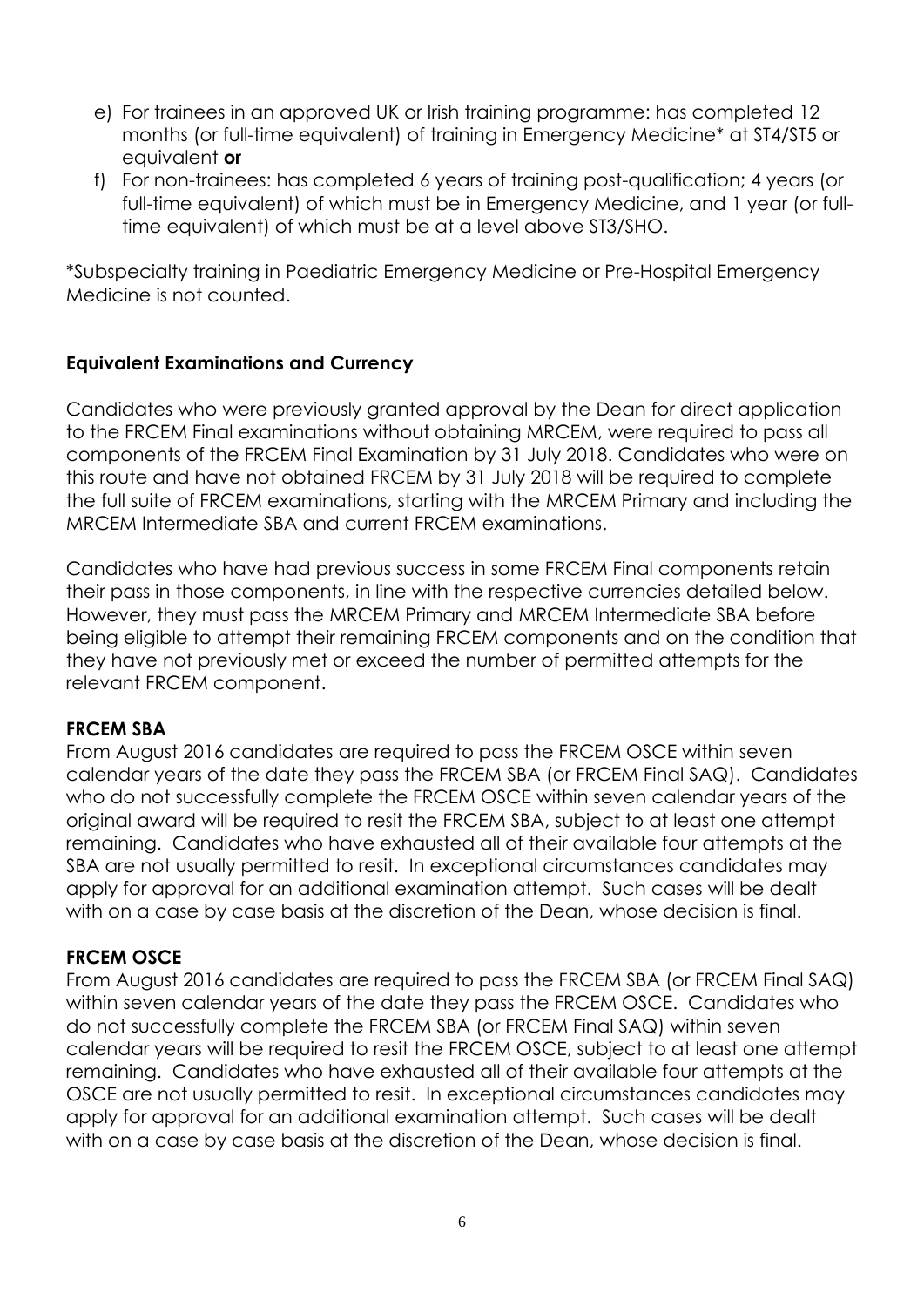## **FRCEM Final Clinical SAQ and OSCE**

Candidates who have previously passed **both** clinical components of the FRCEM (the Clinical SAQ & OSCE) **in the same diet** prior to 1 August 2016 are deemed to have passed equivalent examinations to the FRCEM SBA and FRCEM OSCE introduced from 1 August 2021. These candidates will be required to achieve FRCEM within seven years of the date they passed the FRCEM Clinical SAQ and OSCE. Candidates who do not successfully obtain FRCEM within seven calendar years will be required to pass the current FRCEM SBA and FRCEM OSCE components, subject to at least one attempt remaining.

Candidates who have passed only one clinical component of the FRCEM (the Clinical SAQ or the OSCE) prior to 1 August 2016 are not deemed to have passed equivalent examinations to the FRCEM SBA and FRCEM OSCE and are therefore required to have passed the FRCEM Final SAQ and FRCEM Final OSCE before August 2021 or pass the FRCEM SBA and the FRCEM OSCE after 1 August 2021.

## <span id="page-6-0"></span>**Oversubscription Criteria**

### **FRCEM SBA**

There is normally no restriction on the number of places available but candidates may not always be allocated their first choice of venue.

### **FRCEM OSCE**

Places at the FRCEM OSCE are limited. In the event that an examination is oversubscribed, candidates will be allocated a place to sit the examination in the following order:

- Candidates in approved ST6 UK training post
- Candidates in Year 7 of approved Irish training programme
- Candidates holding an employment contract with the NHS (which covers the examination date)
- Candidates who were not allocated a place at the most recent sitting (on a first come, first served basis, if required)
- All other candidates on a first come, first served basis

## <span id="page-6-1"></span>**Number of attempts**

Candidates are permitted a maximum of four attempts each in which to pass the two components of the FRCEM examination (i.e. FRCEM SBA: 4 attempts, FRCEM OSCE: 4 attempts). Attempts at the FRCEM Final SAQ after August 2016 will count towards maximum attempts at the FRCEM SBA. Attempts at the FRCEM Final OSCE after August 2016 will count towards maximum attempts at the FRCEM OSCE.

In exceptional circumstances candidates may apply for approval for an additional examination attempt. Such cases will be dealt with on a case by case basis at the discretion of the Dean, whose decision is final.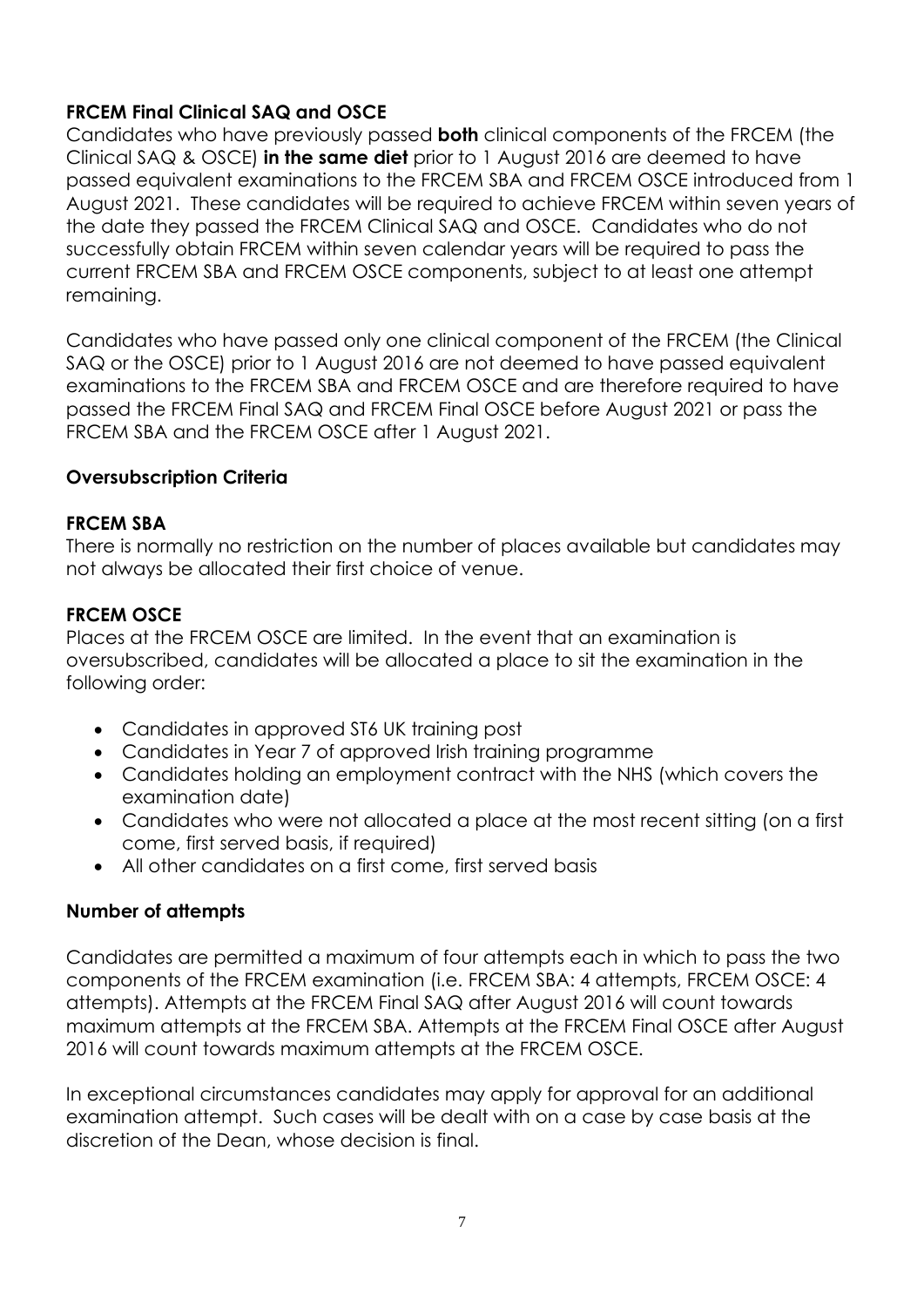Candidates with a late diagnosis of a neurodiverse condition (such as dyslexia, ADD, ASD) and who have previously sat an examination component without agreed reasonable adjustments may apply to the Dean to expunge such attempts. Such cases will be dealt with on a case by case basis at the discretion of the Dean, whose decision is final.

Attempts at the FRCEM Final examinations prior to August 2016 do not count towards the number of available attempts after August 2016 on the condition that candidates have not previously exceeded the maximum number of attempts available and been disbarred from any further attempts.

### <span id="page-7-0"></span>**Required Examinations for the Completion of Training**

Trainees in a GMC approved, UK training programme are required to complete the full suite of the FRCEM examinations (or approved equivalents) prior to the completion of the training programme.

Candidates exiting the training programme without having obtained FRCEM cannot be recommended for a Certificate of Completion of Training (CCT) and will be required to successfully complete a CESR application for entry onto the Specialist Register.

### **Data sharing**

If you are registered or anticipate being registered with the GMC then your personal data, including your examination results, will be passed to the GMC for quality assurance and research purposes and to facilitate the awarding of certificates for completion of training (CCTs).

If you are a trainee in UK Emergency Medicine training programme, your personal data, including your examination results will be shared with your local Health Education England (HEE) office and/or your Head of School or Programme director.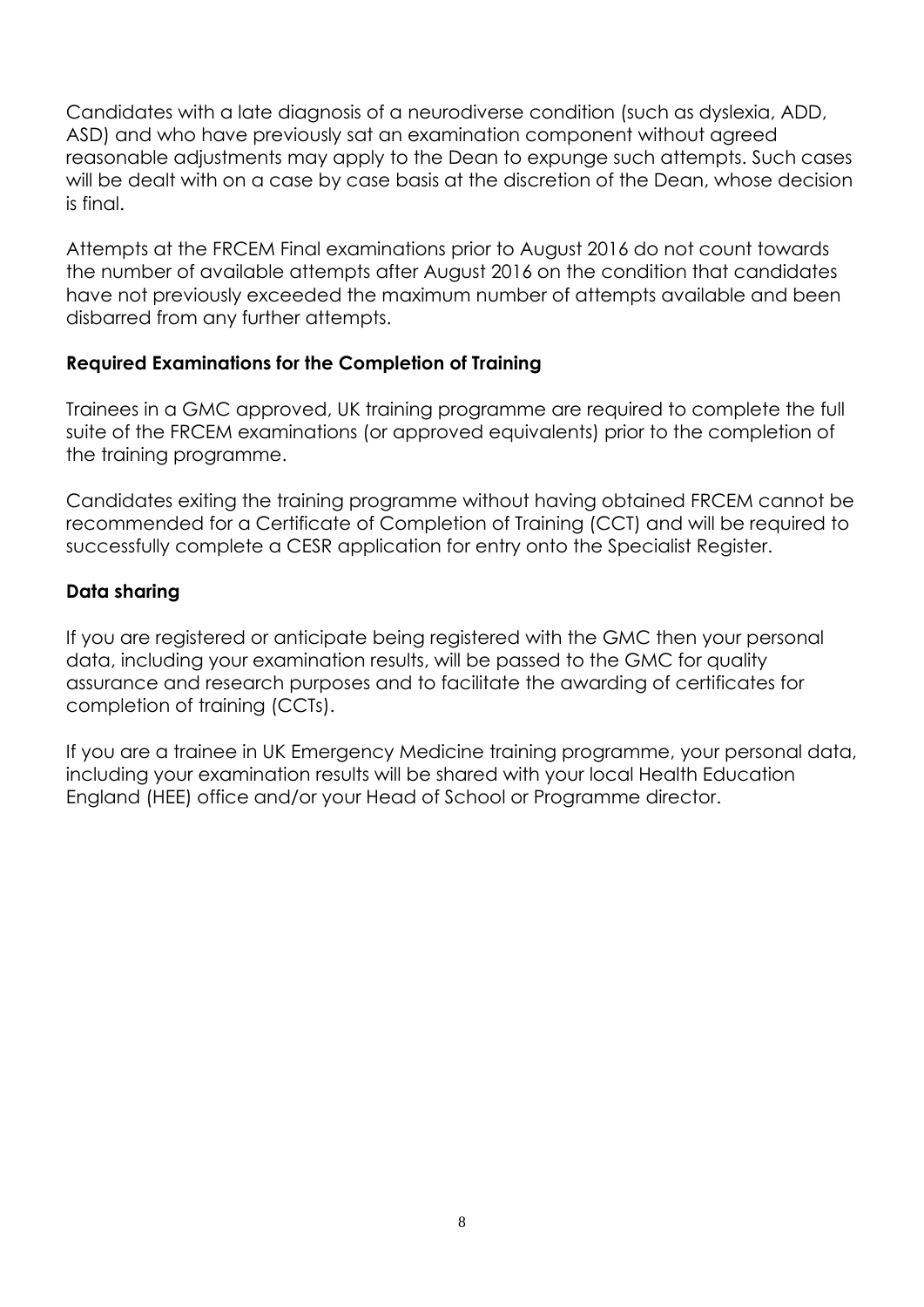## <span id="page-8-0"></span>**Structure and Content of the FRCEM Final Examinations**

The FRCEM Examinations are conducted in English and candidates are advised that IELTS Level 7 is the expected standard for completion of the MRCEM and FRCEM examinations.

The FRCEM SBA examination is blueprinted against the 2021 Emergency Medicine curriculum. Candidates should refer to the key capabilities and descriptors for each SLO assessed in the examination. The clinical syllabus will be sampled across the examination and syllabus categories and descriptor highlights are indicated against each SLO as a revision aide.

The blueprint for the FRCEM SBA is as follows:

| <b>Curriculum Category</b>                                                                                    | Syllabus categories/highlighted descriptors | Questions |
|---------------------------------------------------------------------------------------------------------------|---------------------------------------------|-----------|
| SLO1 - Care for physiologically<br>stable patients attending the ED<br>across the full range of<br>complexity | Allergy                                     | 35        |
| <b>SLO1 Key capabilities</b>                                                                                  | Cardiology                                  |           |
| <b>SLO1 Descriptors</b>                                                                                       | Dermatology                                 |           |
|                                                                                                               | <b>ENT</b>                                  |           |
|                                                                                                               | Elderly care                                |           |
|                                                                                                               | Endocrinology                               |           |
|                                                                                                               | Environmental emergencies                   |           |
|                                                                                                               | Gastroenterology & hepatology               |           |
|                                                                                                               | Haematology                                 |           |
|                                                                                                               | Infectious diseases                         |           |
|                                                                                                               | Maxillofacial/dental                        |           |
|                                                                                                               | Mental health                               |           |
|                                                                                                               | Musculoskeletal (non-traumatic)             |           |
|                                                                                                               | Nephrology                                  |           |
|                                                                                                               | Neurology                                   |           |
|                                                                                                               | <b>Obstetrics &amp; Gynaecology</b>         |           |
|                                                                                                               | Oncological emergencies                     |           |
|                                                                                                               | Ophthalmology                               |           |
|                                                                                                               | Pai & sedation                              |           |
|                                                                                                               | Palliative & end of life care               |           |
|                                                                                                               | Pharmacology & poisoning                    |           |
|                                                                                                               | Respiratory                                 |           |
|                                                                                                               | Sexual health                               |           |
|                                                                                                               | Surgical emergencies                        |           |
|                                                                                                               | Urology                                     |           |
|                                                                                                               | Vascular                                    |           |
|                                                                                                               |                                             |           |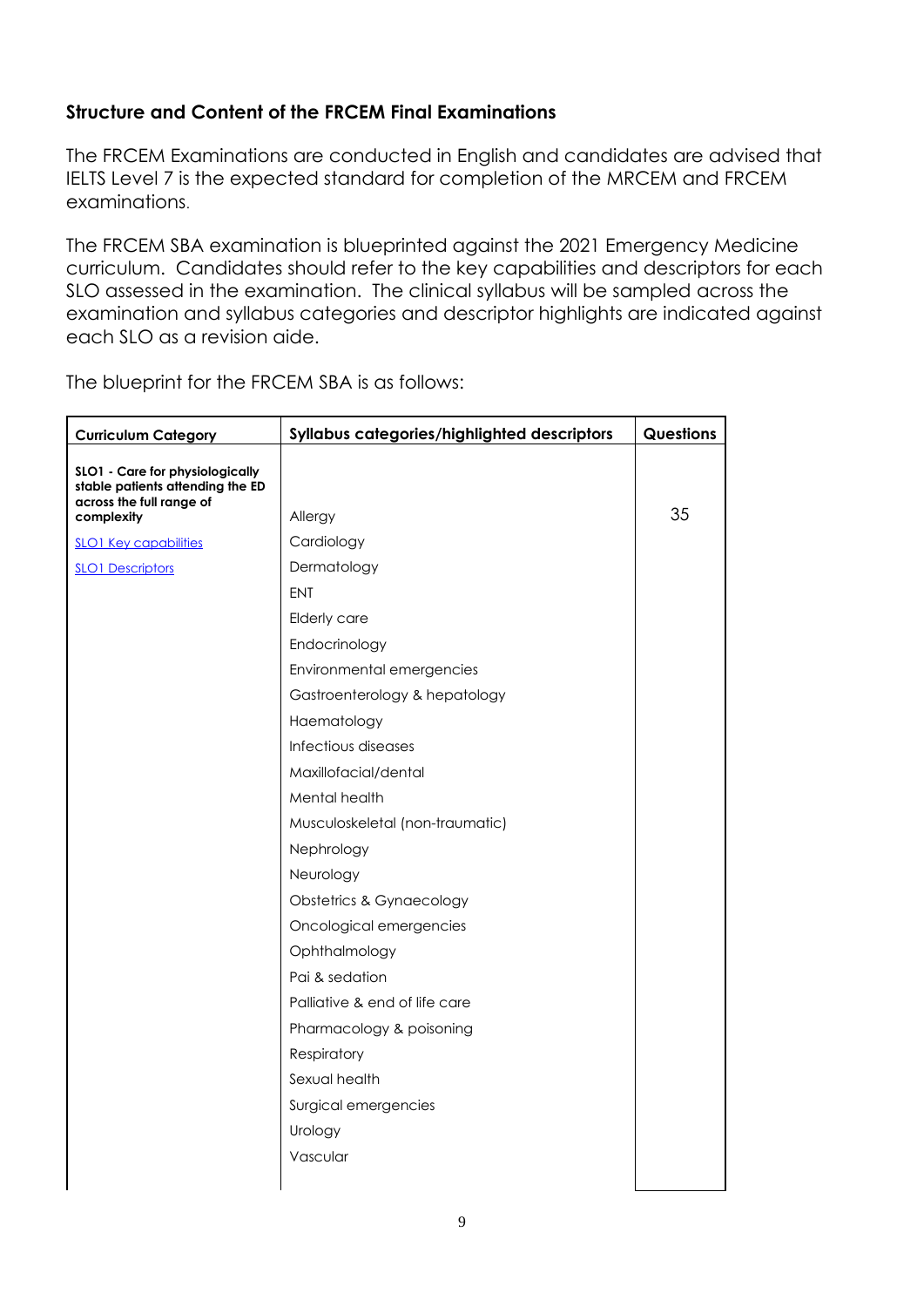| SLO3 - Resuscitate and stabilise<br>patients in the ED, knowing when<br>it is appropriate to stop<br>(Excluding major trauma)<br><b>SLO3 Key capabilities</b><br><b>SLO3 Descriptors</b> | Resuscitation<br>Palliative and end of life care<br>Trauma<br>including other clinical presentations                                                                                                                                                                                                             | 40 |
|------------------------------------------------------------------------------------------------------------------------------------------------------------------------------------------|------------------------------------------------------------------------------------------------------------------------------------------------------------------------------------------------------------------------------------------------------------------------------------------------------------------|----|
| SLO 4 - Care for injured patients<br>across the full range of<br>complexity<br><b>SLO4 Key capabilities</b><br><b>SLO4 Descriptors</b>                                                   | Pain and sedation<br>Major trauma<br>including other clinical presentations                                                                                                                                                                                                                                      | 35 |
| SLO 5 - Care for children of all<br>ages in the ED, at all stages of<br>development and children with<br>complex needs<br><b>SLO5 Key capabilities</b><br><b>SLO5 Descriptors</b>        | Dermatology<br><b>ENT</b><br>Gastroenterology and hepatology<br>Infectious diseases<br>Musculoskeletal (non traumatic)<br>Neonatal emergencies<br>Neurology<br>Ophthalmology<br>Respiratory<br>Resus (BRUE, SUDIC protocol)<br>Safeguarding and psycho-social emergencies in<br>children<br>Surgical emergencies | 30 |
| SLO6 - Proficiently deliver key<br>procedural skills needed in<br><b>Emergency Medicine</b><br><b>SLO6 Key capabilities</b><br><b>SLO6 Descriptors</b>                                   | Adult sedation<br>Paediatric sedation<br>Pericardiocentesis<br>Non-invasive ventilation<br>Escharotomy<br>Lumbar puncture                                                                                                                                                                                        | 13 |
| SLO7 - Deal with complex or<br>challenging situations in the<br>workplace<br><b>SLO7 Key capabilities</b><br><b>SLO7 Descriptors</b>                                                     | Medicolegal<br>Legislation<br>organ/tissue donation<br>Information governance                                                                                                                                                                                                                                    | 10 |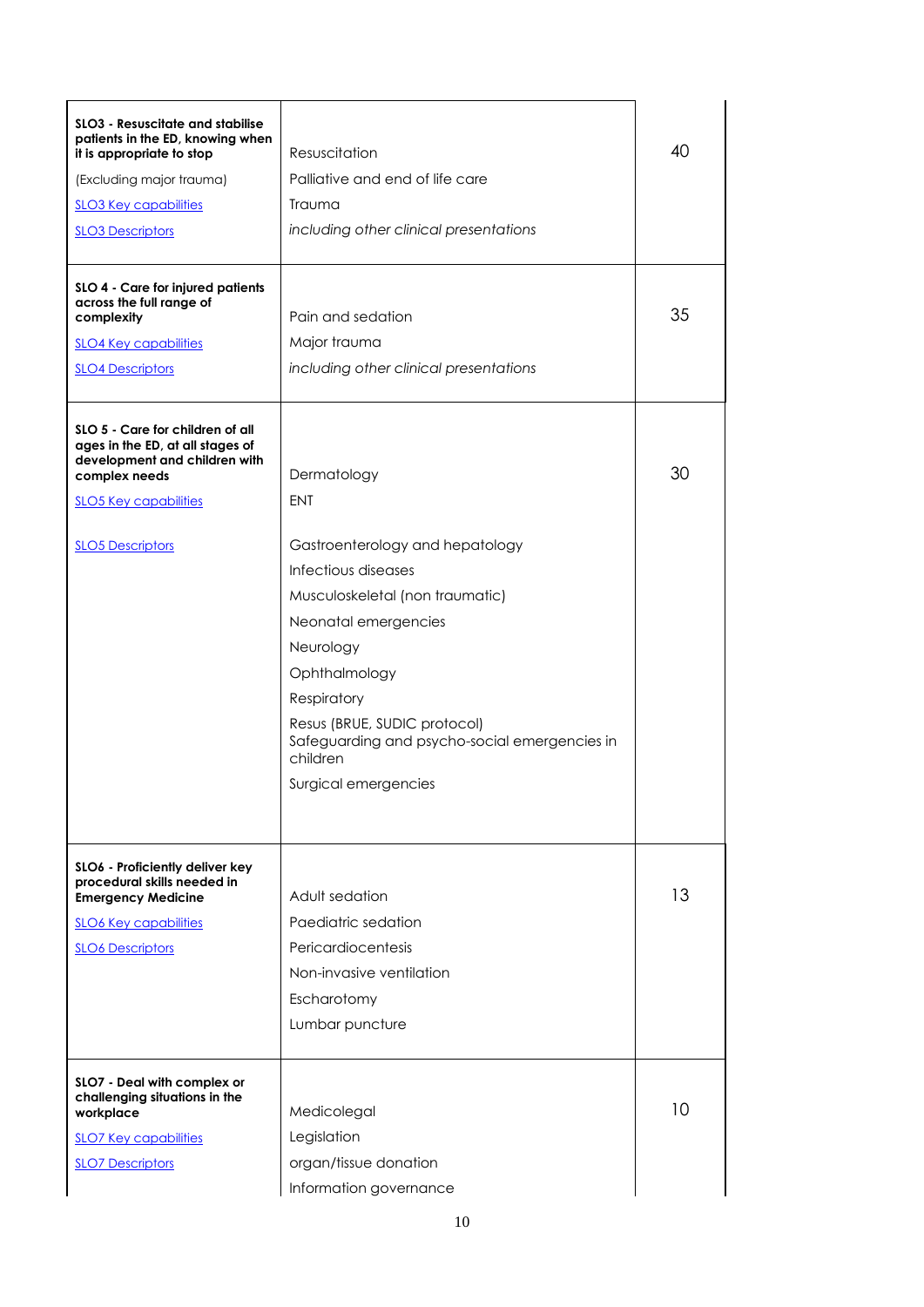|                                                                                                                                                                                            | safeguarding                                                                                                                                                             |     |
|--------------------------------------------------------------------------------------------------------------------------------------------------------------------------------------------|--------------------------------------------------------------------------------------------------------------------------------------------------------------------------|-----|
| SLO8 - Lead the ED shift<br><b>SLO8 Key capabilities</b><br><b>SLO8 Descriptors</b><br>SLO12 - Manage, administer and<br>lead<br><b>SLO12 Key capabilities</b><br><b>SLO12 Descriptors</b> | Patient flow management<br>Risk management<br>Clinical governance<br>Serious adverse event investigation tools (RCA/5<br>whys/Fishbone analysis)<br>Complaint management | 7   |
| SLO10 - Participate in research<br>and manage data appropriately<br><b>SLO10 Key capabilities</b><br><b>SLO10 Descriptors</b>                                                              | Diagnostic methodology<br>Randomised control trials<br>Systematic review<br>Statistical techniques                                                                       | 10  |
| SLO11 - Participate in and<br>promote activity to improve the<br>quality and safety of patient<br>care<br><b>SLO11 Key capabilities</b><br><b>SLO11 Descriptors</b>                        | QI theories and methodologies<br>Principles of measurement for improvement,<br>judgement, and research<br>Measures and methods of assessing variation                    |     |
| <b>TOTAL</b>                                                                                                                                                                               |                                                                                                                                                                          | 180 |

The curriculum areas assessed within the FRCEM OSCE are as follows:

|    | <b>Station</b>           | <b>Specialty Learning Outcome</b> |
|----|--------------------------|-----------------------------------|
|    | Complex stable patient   | SLO <sub>1</sub>                  |
| 2  | Complex stable patient   | SLO1                              |
| 3  | Complex stable patient   | SLO <sub>1</sub>                  |
| 4  | <b>EPIC</b>              | <b>SLO 7/8</b>                    |
| 5  | <b>EPIC</b>              | <b>SLO 7/8</b>                    |
| 6  | Supervision and teaching | SLO <sub>9</sub>                  |
|    | Resus                    | SLO <sub>3</sub>                  |
| 8  | Resus                    | SLO <sub>3</sub>                  |
| 9  | Resus                    | SLO <sub>3</sub>                  |
| 10 | Injured patient          | SLO <sub>4</sub>                  |
| 11 | Injured patient          | SLO4                              |
| 12 | <b>PEM</b>               | SLO <sub>5</sub>                  |
| 13 | Management               | <b>SLO12</b>                      |
| 14 | Management               | <b>SLO12</b>                      |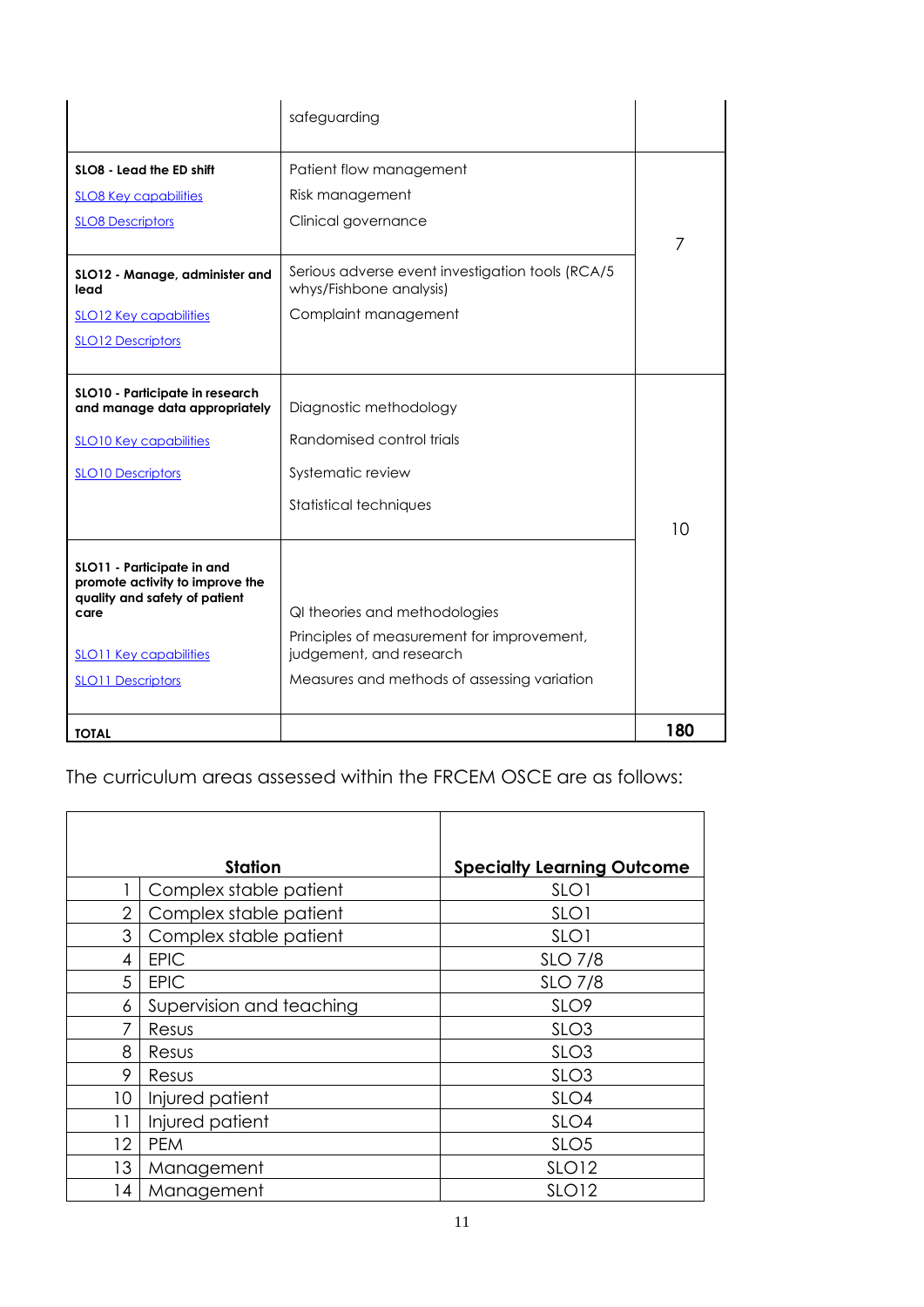| 15   Management or Research | SLO12/SLO10 |
|-----------------------------|-------------|
| 16   Management or Research | SLO12/SLO10 |

#### FRCEM OSCE blueprint – domains assessed

|              | <b>Domains assessed</b>               |
|--------------|---------------------------------------|
| A            | Clinical reasoning/ decision making   |
| B            | Communication skills (incl. conflict) |
| $\mathsf{C}$ | History taking/information gathering  |
| D            | Clinical examination skills           |
| E            | Practical/ pinnacle skills            |
| F            | Teaching skills                       |
| G            | Organisation/prioritisation           |
|              | Leadership and management             |

#### <span id="page-11-0"></span>**Standard Setting**

#### **FRCEM SBA**

The FRCEM SBA is standard set using a modified Angoff method. One standard error of measurement (SEM) will be added to the cut score identified using the Angoff method to calculate the final pass mark.

#### **FRCEM OSCE**

The FRCEM OSCE will be standard set in a conjunctive manner using the Borderline Regression Method and the requirement to pass at least one resuscitation station. One standard error of measurement will be added to the cut score identified using the Borderline Regression Method to calculate the final pass mark. In addition to achieving the pass mark, candidates will be required to pass at least one of the resuscitation stations in order to achieve a pass overall.

#### <span id="page-11-1"></span>**Examination Results**

The results for the both the FRCEM SBA and FRCEM OSCE will be published by 17:00 on a pre-advised day, approximately five weeks after the date of the examination. Results will be released to candidates' College website accounts where results letters can be downloaded on demand. Examination results will not be issued or confirmed by telephone or email.

#### <span id="page-11-2"></span>**Guidance for Candidates with Additional Requirements**

The College is committed to supporting candidates by providing fair opportunities when undertaking examinations. Candidates may submit a request for reasonable